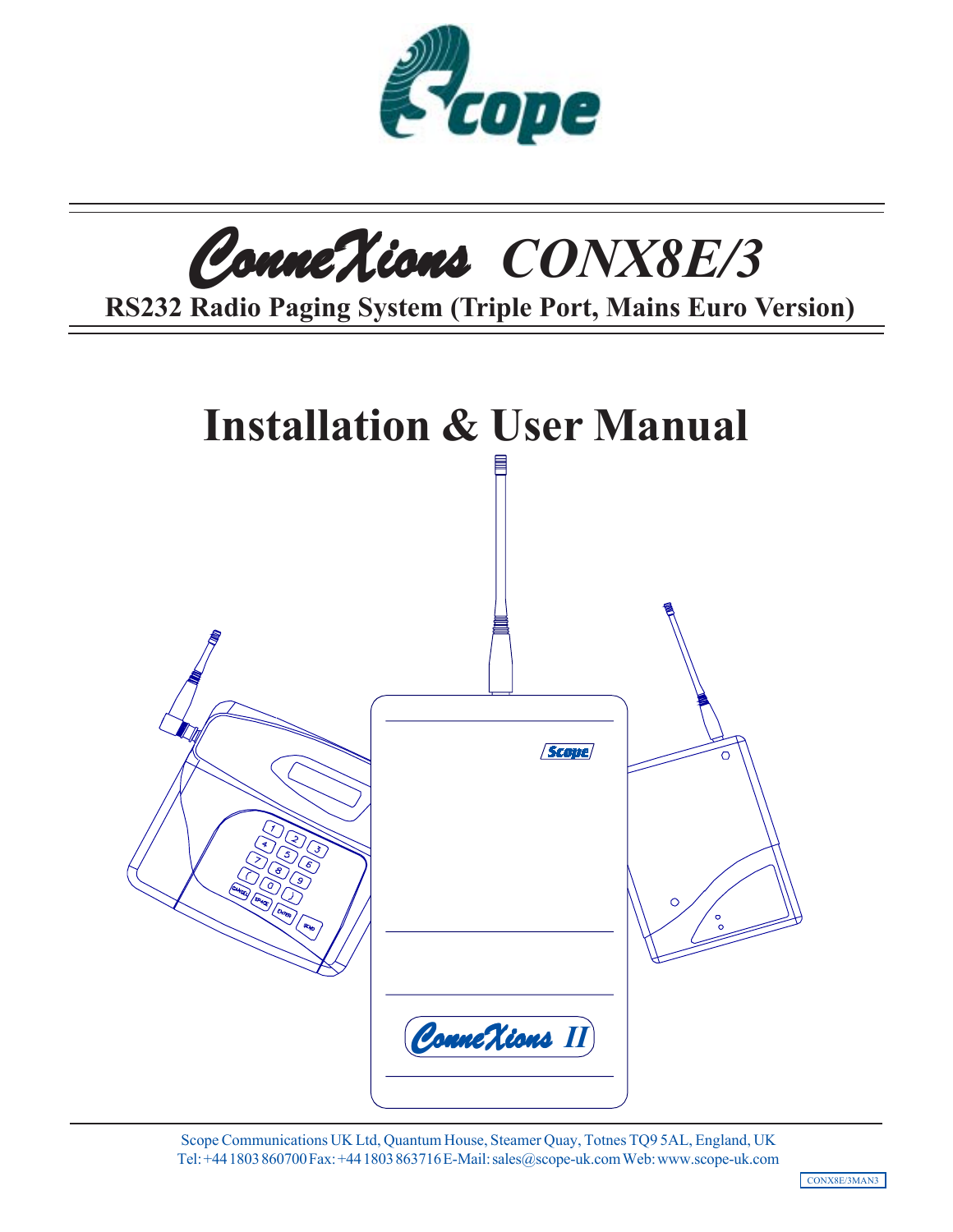### **PREFACE**

#### *Important Installation Information*

It is the purchasers' responsibility to determine the suitability of this equipment and its derivatives for any given application, Scope cannot give specific advice in this manual, as each use will require independent evaluation.

Scope has, wherever possible, employed extra safeguards to monitor the system's performance. Certain system installations, operational requirements or budgets may, however, limit the effectiveness of these safeguards. Again, the suitability of the system for any given application must therefore be decided by the installer and their customer, relative to the application and risk.

Good working practice dictates that a suitable system installation log must be generated, together with a record of the dates when the system has been manually checked, (with the aid of signal strength meters etc.) enabling the system performance to be compared with the original installation data.

For UK equipment, Scope has no control of the use and application of the frequencies issued by OFCOM. Some equipment that is licensed may have greater protection than other equipment which is operated on a WT Act License Exempt basis.

The supply of this equipment is governed by our standard terms and conditions of sale, which can be found on the reverse of all order acknowledgements\*, proforma invoices\*, delivery notes, price lists and invoices. Alternatively, these can be provided on request.

\* Faxed proforma invoices and quotations refer to "conditions available upon request".

### *Important Safety Information*

Scope products are designed to operate safely when installed and used according to general safety practices. The following requirements should be observed at all times.

#### **Do NOT subject this equipment to:**

Mechanical shock Excessive humidity or moisture Extremes of temperature Corrosive liquids

This equipment is designed for indoor use, unless expressly stated otherwise, and must not be used in classified Hazardous Areas, including areas containing explosive or flammable vapours, unless express authorisation has been given in writing by the manufacturer. If in doubt, consult your local product dealer for further information.

Do not obstruct any slots or openings in the product. These are provided for ventilation to ensure reliable operation of the product and to protect it from overheating.

Only use a damp cloth for cleaning (not liquid or aerosol based cleaners), and ensure that any power is removed from the unit prior to beginning the cleaning operation.

Removal of covers from the equipment must only be undertaken by authorised service personnel, who must ensure that power is isolated prior to removal.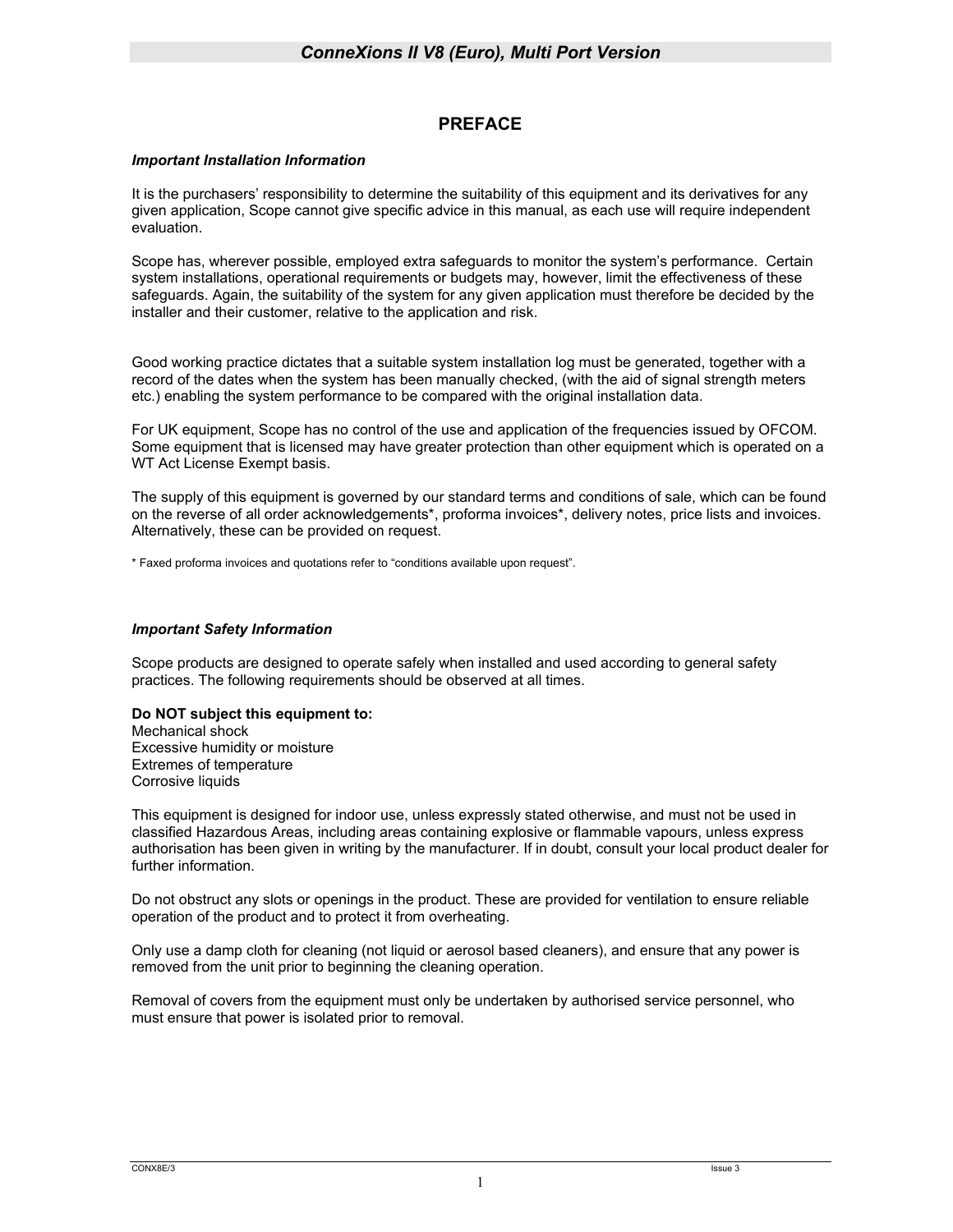### **Preface**

#### *Installation*

Installation must only be undertaken by an Approved contractor, who shall ensure that all work is carried out in compliance with National Wiring Regulations. For mains powered equipment, a readily accessible isolating fuse or switched socket must be located within 1 metre of the equipment.

#### *No User Serviceable Parts*

Alteration or modification to any part of this equipment, without the prior written consent of the manufacturer, will invalidate all Approvals and Warranties attaching to the equipment. Further liability for the operation of the equipment, under the applicable law, will pass to the user, who will absolve the manufacturer of any further responsibility for it's correct operation and use.

#### *Liability*

Scope does not accept liability for any damage or injury, howsoever caused as the result of misuse of this equipment. It is the responsibility of the user to ensure that the equipment is operated in the manner for which it was intended and that it is the correct item of equipment for the required task.

#### *Warranty*

This product is warranted as free from defects of workmanship and materials for a period of one year from the original purchase date. During this time, if there is a defect or malfunction of this product, Scope will, with proof of purchase, repair or replace at it's discretion any defective parts, free of charge. This does not include where the adjustments, parts and repair are necessary due to circumstances beyond the control of Scope, including but not limited to fire or other casualty, accident, neglect, abuse, abnormal use or battery leakage damage.

#### **WARNING ! No User Serviceable Parts Celui-ci ne contient aucune piece pouvant etre reparee par l'utilisateur**

#### **Caution ! Risk of electric shock, do not open. Attention ! Risque de choc electrique, ne pas ouvrir.**

Alteration or modification to any part of this equipment, without the prior written consent of the manufacturer, will invalidate all manufacturer approvals and warranties. No adjustments can be undertaken except by qualified and licensed persons as authorised by Scope.

### **WARNING ! SAFETY**

**This equipment must only be used with an Approved mains cord set rated at 5A minimum which is fitted with an integral three prong, grounded mains plug and a moulded IEC320 style socket. The cord set must only be plugged into a grounded, fused outlet rated 5A minimum.** 

This product complies with the essential requirements of the R&TTE Directive 1999/5/EC Copies of the Declaration of Conformity covering this product can be obtained from Scope at: Quantum House, Steamer Quay, Totnes TQ9 5AL United Kingdom.

Do not discard. At end of life this equipment must be sent to an authorised waste treatment centre. Contact Scope at the above address for further details.



#### © Scope Communications UK Ltd, 2003 All Rights Reserved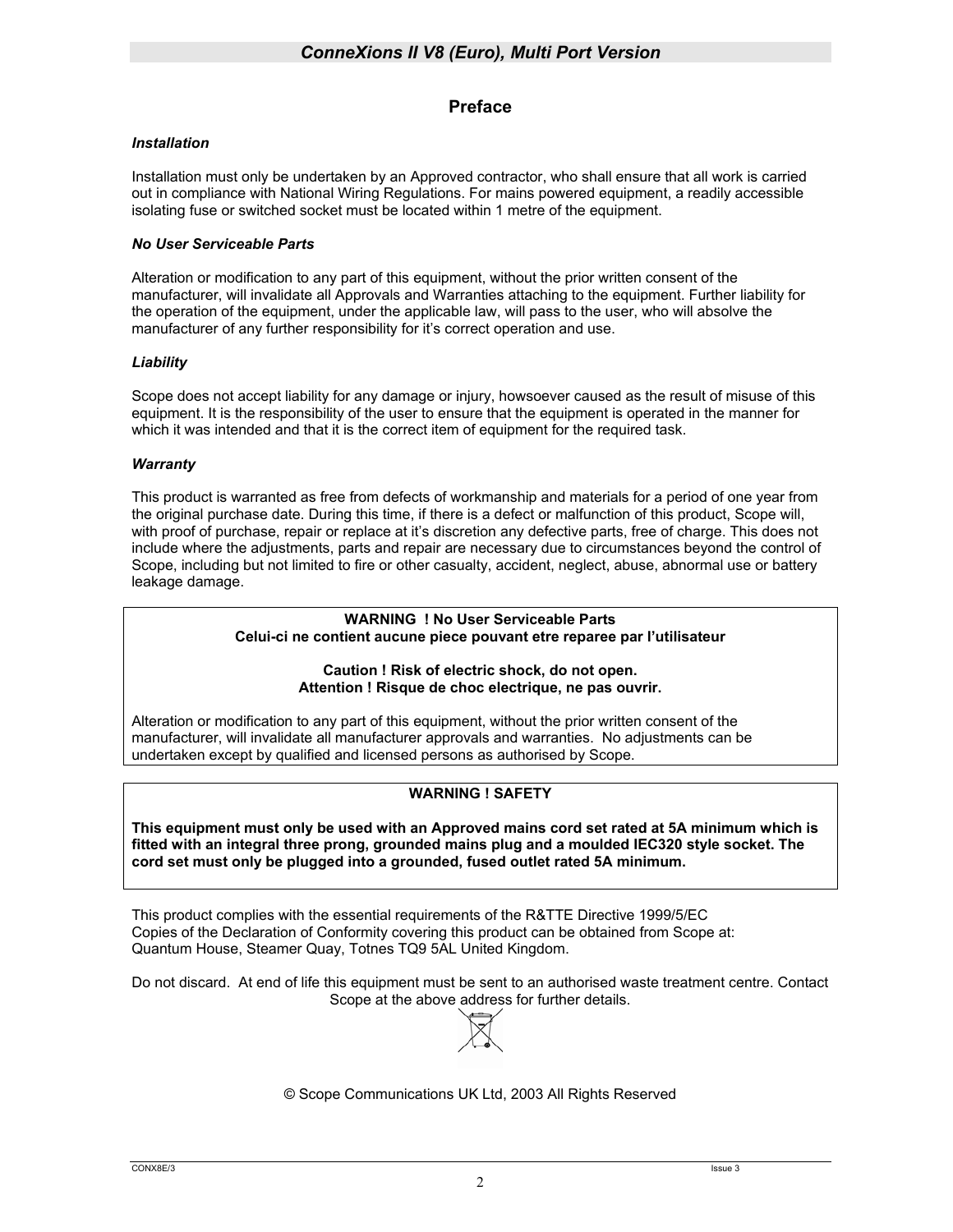### **System Overview**

The Scope ConneXions II V8 (Euro) is a POCSAG data display radio paging system which can be used to transmit both text and numeric messages direct to pocket pagers carried by individuals or entire groups. Information is input by way of three RS232 serial ports. The unit can also be used in conjunction with an optional telephone interface, thereby enabling any telephone within the building or complex of buildings to access the paging system. Up to 9,999 pagers can be supported on any one system.

Note ! This system requires a valid OFCOM licence for operation in the UK. It is the user's responsibility to apply for an On-Site Paging licence on form Of21 Private Business Radio Licence Application Form, available online at www.ofcom.org.uk.

The relevant clauses on the Of21 form should be completed as follows:

Section 2, item 9. Tick "**Self-Select PBR licence**"

Section 4, item 28. Generally, antennas provided by Scope are **Omni-Directional**, with a gain of **0 dB.** 

Section 4, item 30. ERP level: **0.5W** as standard, **2W** if the optional amplifier is fitted.

For other EC countries, referral must be made to the relevant national telecommunications authority, who will provide licensing details and applicable frequencies.

### **Section 1: Installation**

**The information contained in this Section is intended for use by authorised system installation engineers only. Unqualified personnel should not undertake installation of this equipment under any circumstances whatsoever.** 

### **Siting of the hardware**

Before locating the hardware in any given location, it is important to take into account the range of operation that you require to obtain from your system. The standard transmitter can quite easily provide ranges of up to a mile or more and will provide excellent propagation on most industrial sites, covering a considerable area with just a quarter wave antenna (BNC terminated) connected directly to the unit.

For coverage of very large sites, or where exceptionally difficult operating conditions exist, it may be advantageous to install an external antenna. Installing the transmitter on the second or third floor of a building will more often than not boost overall range. However, horizontal range is not always required as much as propagation through a multi-storey building. Here it may be more useful to use a small external antenna mounted outside the building at half the building height. Sometimes range is required more in one direction than in the other: moving the aerial to one side of the building can provide a bias in the required direction, which may overcome the range difficulties. (See section: **Other Antennas***).*

**Important:** coaxial feeds over 5 metres must employ low loss 50 ohm coax. We normally do not recommend feeds of more than 15 metres for standard applications. However, we suggest you contact our technical department where other considerations may prove this to be impractical.

A further consideration is the distance between the transmitter and the source of the data feeding the transmitter. With a standard RS232 serial interface, data cables should not exceed **15 metres**. These cables should be screened/shielded and must be kept clear of sources of induced magnetic or electrical noise. In the event that distances of over 15 metres are required, additional drivers or amplifiers must be installed at both ends of the data link.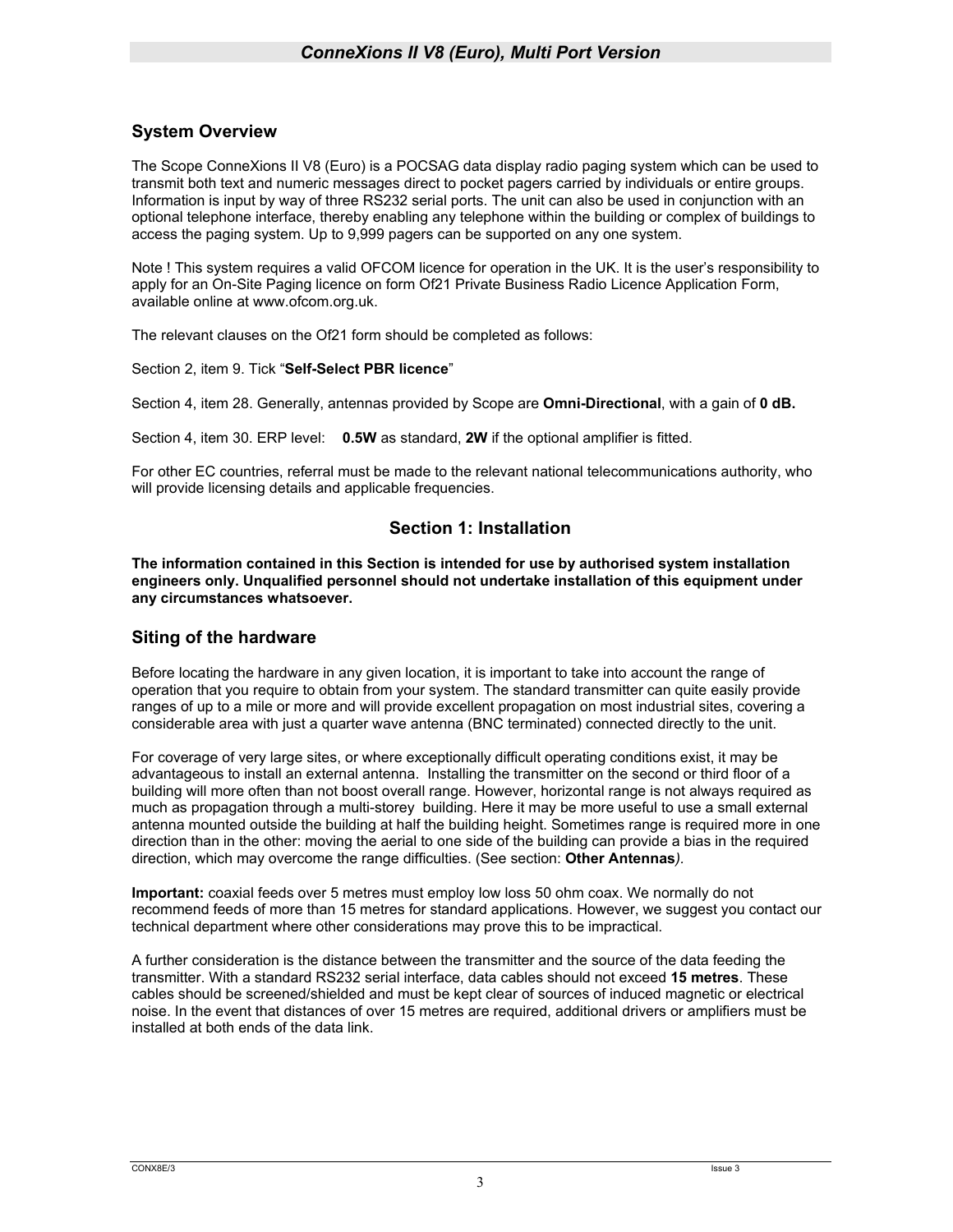# *Some major points to consider when installing equipment:*

- 1 Never install antennas near or adjacent to telephone, public address or data communication lines or overhead power cables.
- 2 Avoid, where ever possible, running antenna coax alongside other cables.
- 3 Avoid mounting the transmitter in the immediate vicinity of telephone exchanges or computer equipment.
- 4 Always use proprietary 50 ohm coaxial cable between the antenna and the transmitter. If cable runs exceed 5 metres, always use low loss 50 ohm cable such as RG213, UR67 or equivalent.

# **Coaxial cable intended for TV, Satellite or CCTV installations is normally 75 OHM and therefore totally unsuitable for any transmitter installation manufactured by Scope.**

5 Also remember that the performance of the system will be effected by the type of material the unit is mounted on and its surroundings.

The following is a list of materials that this transmitter will be adversely affected by if mounted on or if mounted in close proximity to:

- a) Foil back plasterboard
- b) Metal mesh or wire reinforced glass
- c) Metal sheeting, large mirrors or suspended ceilings
- d) Lift shafts

All of the above can reflect radio waves and thereby reduce the capability of the transmitter to perform its desired functions.

- 6 The circuit boards within this equipment may be harmed by Electrostatic Discharge (ESD). Installers should ensure that both themselves and the system's chassis are grounded before beginning any installation, and should ensure that adequate antistatic procedures are adhered to at all times.
- 7 *Warning!* Never transmit without an aerial attached to the transmitter
- 8 *Warning!* Carefully check the **Installation** section in this manual covering data pin connections prior to installation. Damage caused by incorrect connection is the responsibility of the installer!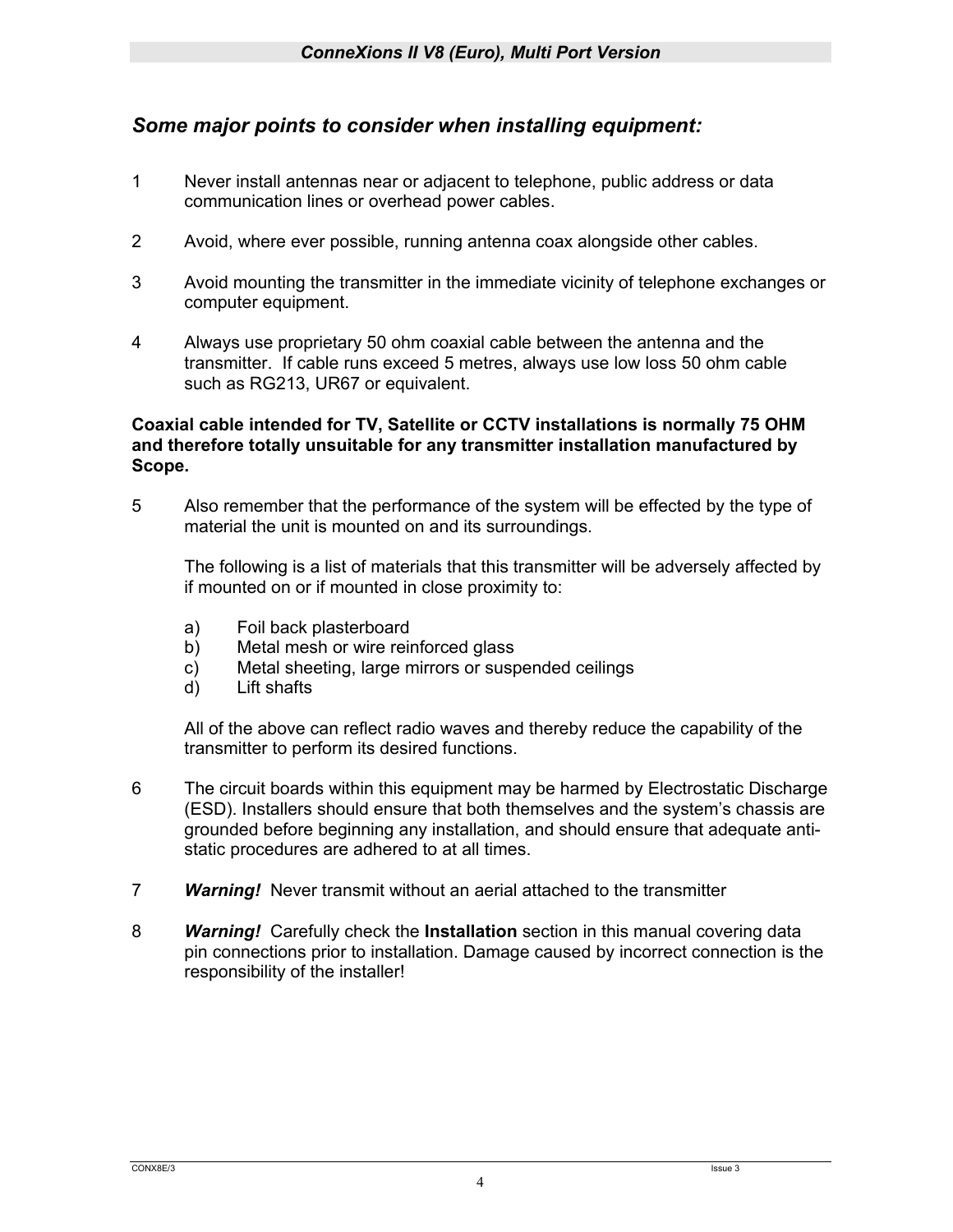### **Installation**

The following procedure must be adhered to when installing the ConneXions paging system. Ensure you have taken into consideration all of the above information before selecting the location for your transmitter. If in doubt please feel free to telephone the technical helpline on (01803) 860710.

- 1 Remove the cover from the ConneXions II transmitter unit by slackening the four Pozi head screws located at the top and bottom of the unit (see Diagram 1).
- 2 Carefully lift off the cover and set aside.
- 3 The transmitter should be fixed to an even wall surface using suitable screws fitted through the holes provided in the chassis plate. Hold the chassis up to the chosen location and with the aid of a pencil mark the position of the mounting holes.

**Warning:** Do not use the chassis plate as a template for drilling the holes into the wall. Hammer drills vibrating through the chassis may irreparably damage the quartz crystals on the printed circuit boards.

- 4 Place the ConneXions transmitter over the mounting holes and secure the unit with suitable screws. Check that the chassis plate does not bend and that the screws do not snag or pinch any of the internal cables.
- 5 Connect the antenna to the unit via the BNC connector located at the top of the housing. If the antenna is an external antenna, or an antenna which is separate from the transmitter unit itself, ensure that the previous criteria covered under the section headed **Siting of the Hardware**, have been strictly adhered to (also see section headed **Other Antennas**).
- 6 It is important to note that due to the number of interfaces brought out to the 9-way 'D' connector, great care should be taken to use only the lines which are applicable to your installation. Failure to comply with this instruction will almost certainly DESTROY the unit. In your application the transcoder has been configured for a total of three RS232 inputs.

### **PL3 and PL2 SERIAL PORTS (9 way D type plug)**

| <b>PIN</b> | <b>SIGNAL</b>            | <b>DIRECTION</b>        |  |  |
|------------|--------------------------|-------------------------|--|--|
|            | N/C                      |                         |  |  |
|            | <b>RECEIVE DATA</b>      | $(RX)$ IN               |  |  |
| 3          | <b>TRANSMIT DATA</b>     | TVO (XT)                |  |  |
| 4          | DATA TERMINAL READY      | (DTR) OUT               |  |  |
| 5          | <b>GROUND</b>            | (GND)                   |  |  |
| 6          | N/C                      |                         |  |  |
|            | <b>REQUEST TO SEND</b>   | (RTS) OUT               |  |  |
| 8          | <b>CLEAR TO SEND</b>     | (CTS) IN                |  |  |
| 9          | +5V 100mA max (PL2 only) | (for Scope peripherals) |  |  |

#### **PL1 SERIAL PORT (25 way D type plug)**

| <b>PIN</b> | <b>SIGNAL</b>                 | <b>DIRECTION</b> |
|------------|-------------------------------|------------------|
|            |                               |                  |
|            | TRANSMIT DATA                 | (TX) OUT         |
| 3          | RECEIVE DATA                  | $(RX)$ IN        |
|            |                               |                  |
| 4          | REQUEST TO SEND               | (RTS) OUT        |
| 5          | CLEAR TO SEND                 | $(CTS)$ IN       |
|            | <b>GROUND</b>                 | (GND)            |
| 20         | DATA TERMINAL READY (DTR) OUT |                  |

 As information passes only from the host equipment to the ConneXions transcoder, you will only need to read the DTR line which if high shows that power is applied to the Connexions unit. The RTS line will be high when the transcoder is ready to receive data. The ConneXions RTS line should be connected to the host CTS line to facilitate correct handshaking. Prior to connecting the data cable(s), thoroughly check the system pin connections as shown above.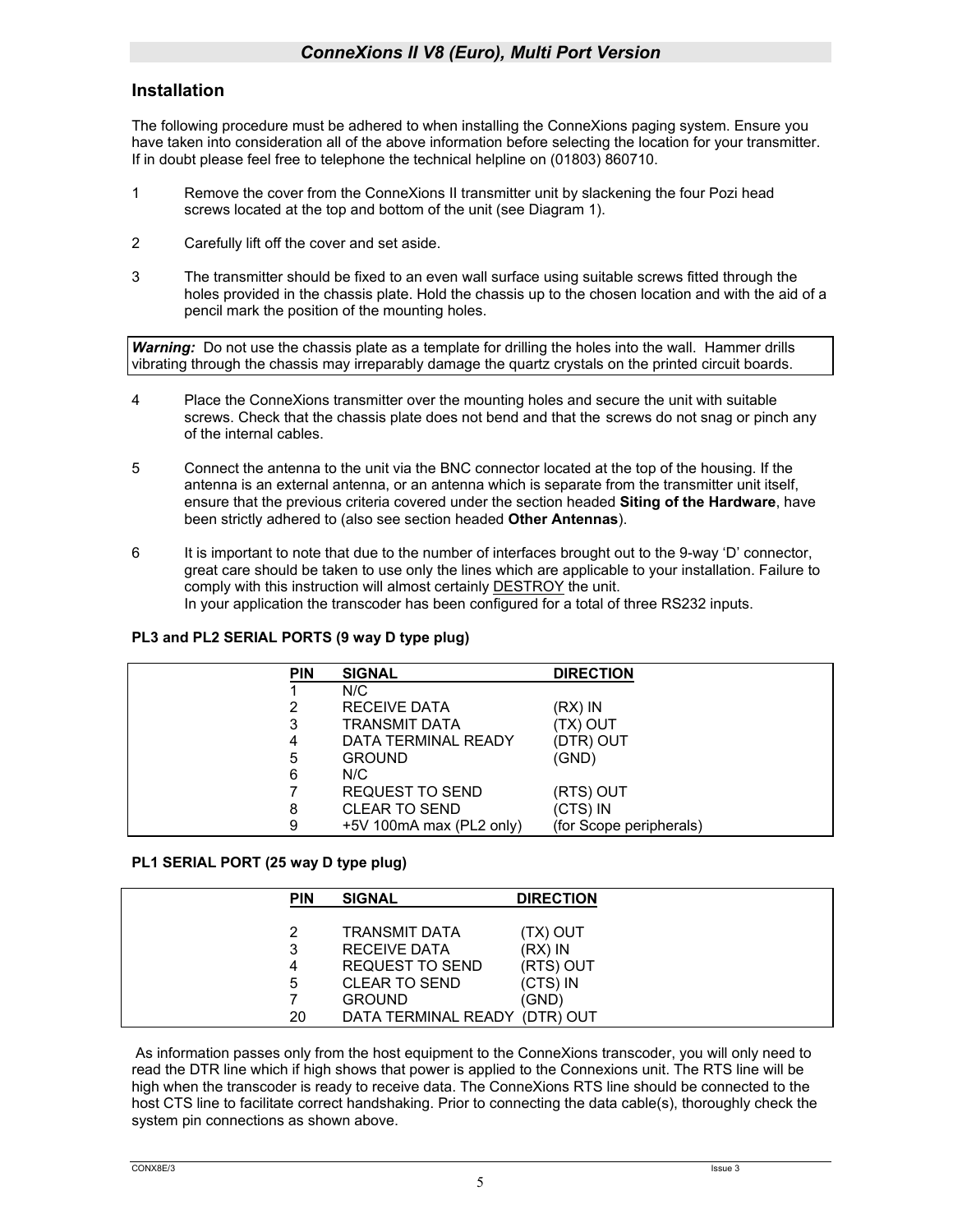**Note:** the default comms Baud rate settings are as follows: PL3 = 9600 Baud PL1 and PL2 = 1200 Baud (these are factory set in software and are not hardware adjustable)

#### **PL1 OPTIONAL (10) DRY CONTACTS**

| <b>PIN</b> | <b>DESCRIPTION</b> |
|------------|--------------------|
|            |                    |
| 21         | DRY CONTACT NO. 1  |
| 9          | DRY CONTACT NO. 2  |
| 13         | DRY CONTACT NO. 3  |
| 25         | DRY CONTACT NO. 4  |
| 12         | DRY CONTACT NO. 5  |
| 24         | DRY CONTACT NO. 6  |
| 11         | DRY CONTACT NO. 7  |
| 23         | DRY CONTACT NO. 8  |
| 10         | DRY CONTACT NO. 9  |
| 22         | DRY CONTACT NO. 10 |

Note: the dry contact option must be specified at time of ordering together with the pre-programmed messages required for each contact.

- 7 If the unit is supplied with a sealed lead acid battery, the flying lead connector should be plugged into the header marked "Battery" (CN2) on the SMPS15 Power Supply unit. The battery will now be in circuit and the unit will power up (red power LED will light on lower chassis plate). Note: if battery fuse (F1) requires replacement at any time, use only type 2A Anti-Surge (AS), 1.25".
- 8 Replace the cover and re-tighten the four retaining screws.
- 9 Finally, after checking all connections, insert the mains cable supplied into the **IEC** type connector located at the base of the unit and plug in to a suitable switched wall outlet. With mains power applied, the red LED on the base of the unit should be lit.
- 10 The system is now ready to accept calls from the host terminal. When a call is transmitted, the green LED on the base of the unit will light momentarily.

### **Radio Transmission Baud Rate**

This is fixed at the factory to suit the pagers supplied and will normally be set at either 512 or 1200 baud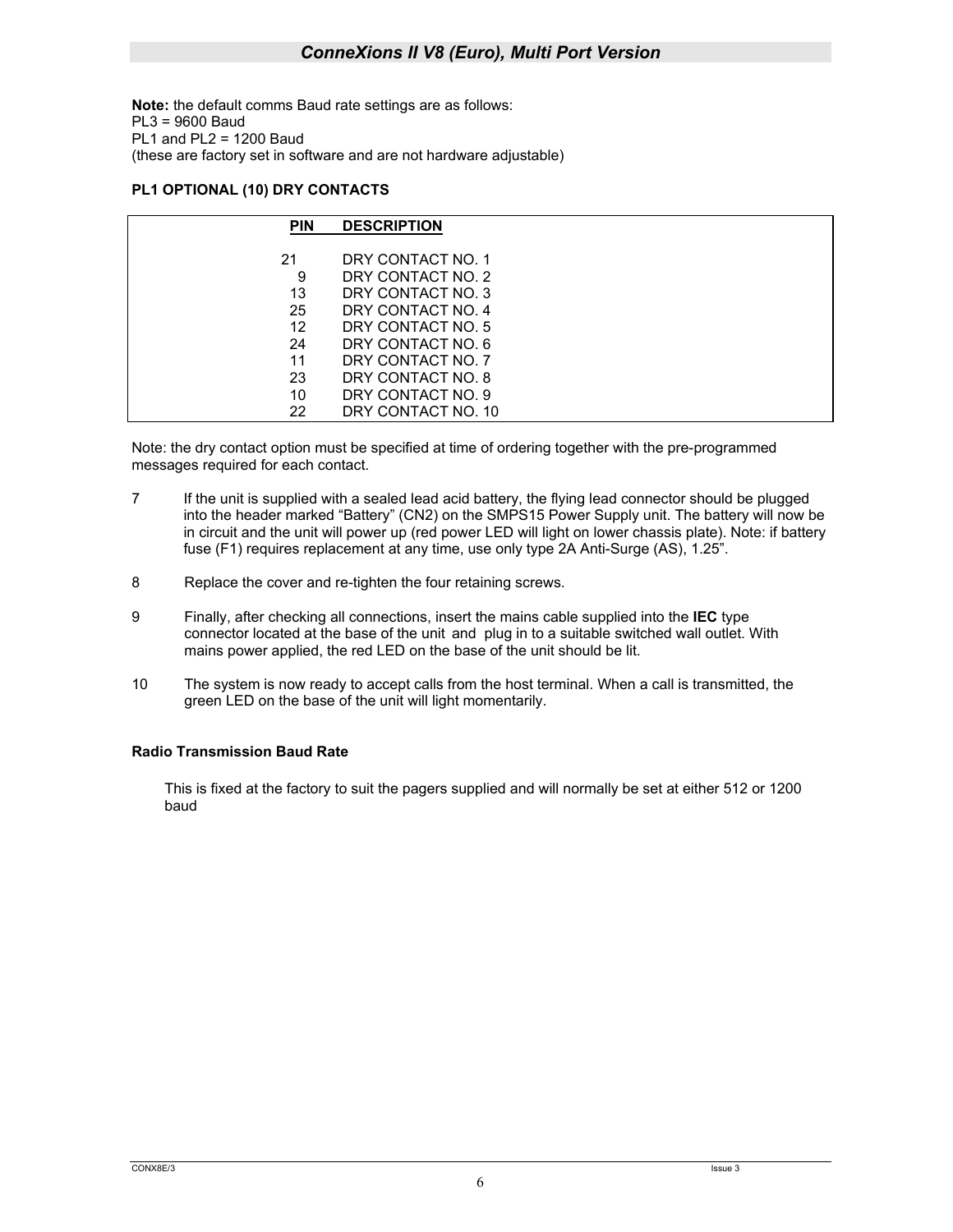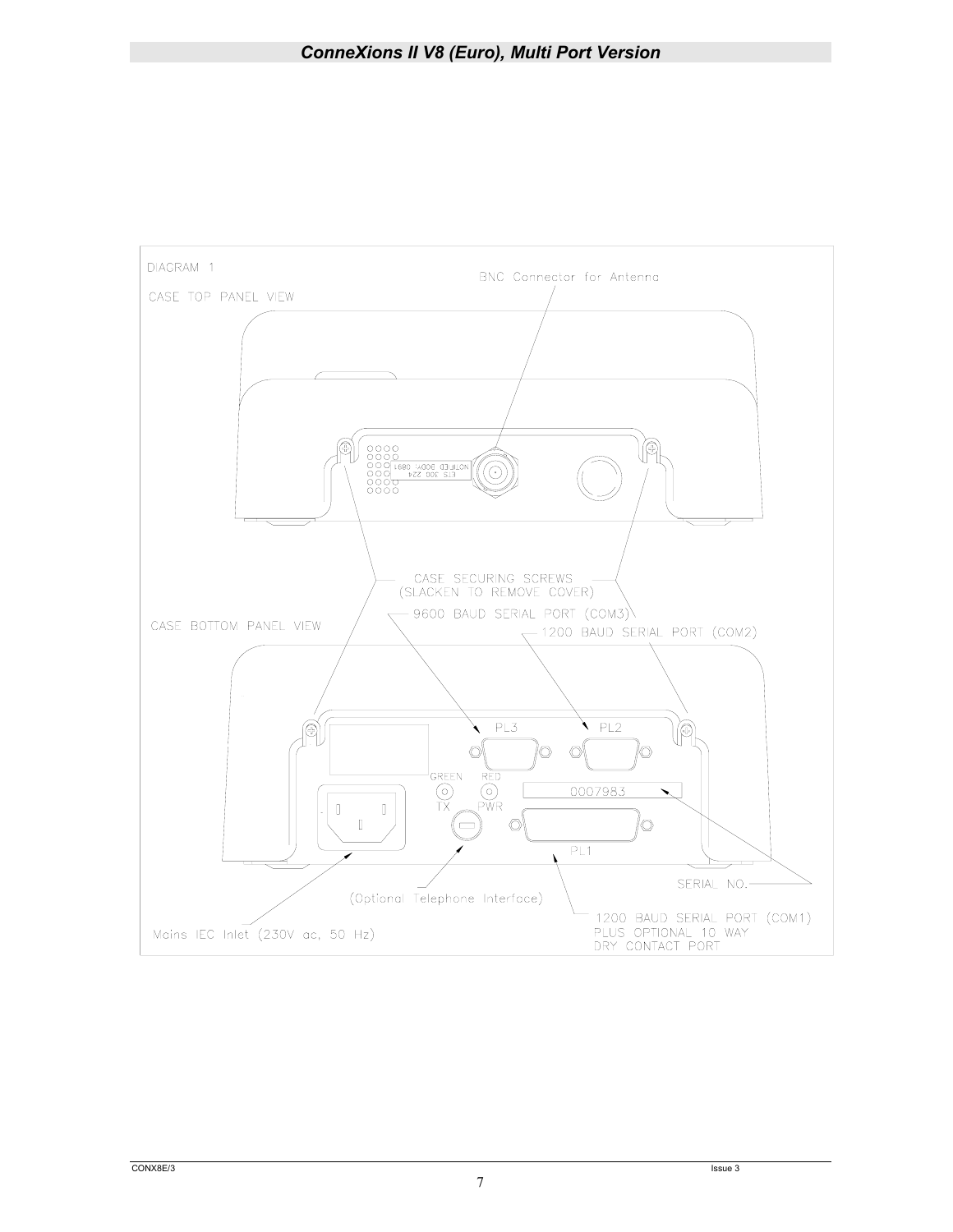## **Section 2: System Operation**

Confirmation of power connection is by way of the red LED on the base of the transcoder console.

Confirmation of transmit is provided by way of the momentary green LED on the base of the transcoder console.

Sending data in the correct format (see Technical Section, **Calling Pagers**) will invoke transmitted messages to the relevant pagers.

### *Problems and Fault Finding.*

- 1 Check and re-check the data cable connections. This, together with an incorrect signalling format, result in more faults than any other problem.
- 2 Check that the communications Baud rate of the host equipment matches that of the relevant RS232 port (see page 6 for settings).
- 3 Check that the pagers are at least 3 metres from the transmitter and aerial. Under certain conditions it is possible to flood the pager receivers and corrupt the data received.
- 4 Check that the pagers have the battery installed with the correct polarity and are correctly powered up.
- 5 Check that the red power LED on the base of the transcoder is lit. If not, remove the mains cord set and check that mains is available at the supply outlet.
- 6 Check that the green LED lights for the duration of the transmission. If not, go back to the data cabling and re-check the signal format.
- 7 Check that the aerial is correctly installed.

**IMPORTANT: Isolate mains before removing cover. Internal access and adjustments strictly limited to authorised service personnel only.** 

### **Optional Dry Contacts**

This option must be specified at time of ordering, along with the pre-programmed messages required.

#### *Warning!* **Voltages applied to any of these contacts will cause irreparable damage!**

This unit can support up to 10 dry (volt-free) contacts on PL1, which, when shorted to Pin 7 (ground), will send a pre-programmed message to a particular pager address (which could be a to an individual, a group or all pager operatives at the same time). These messages are pre-programmed and can only be changed by qualified service personnel. For pin out configuration, see page 6.

The trigger time required to send a message must be greater than **1 second.** 

Individual messages can be sent upon both changes of state with a maximum alphanumeric length of 80 characters or 20 numeric digits.

As a default, contacts are programmed as Normally Open (N/O), with a repeat transmission every two minutes if still active.

Note: repeats are not available where contacts are programmed as Normally Closed (N/C).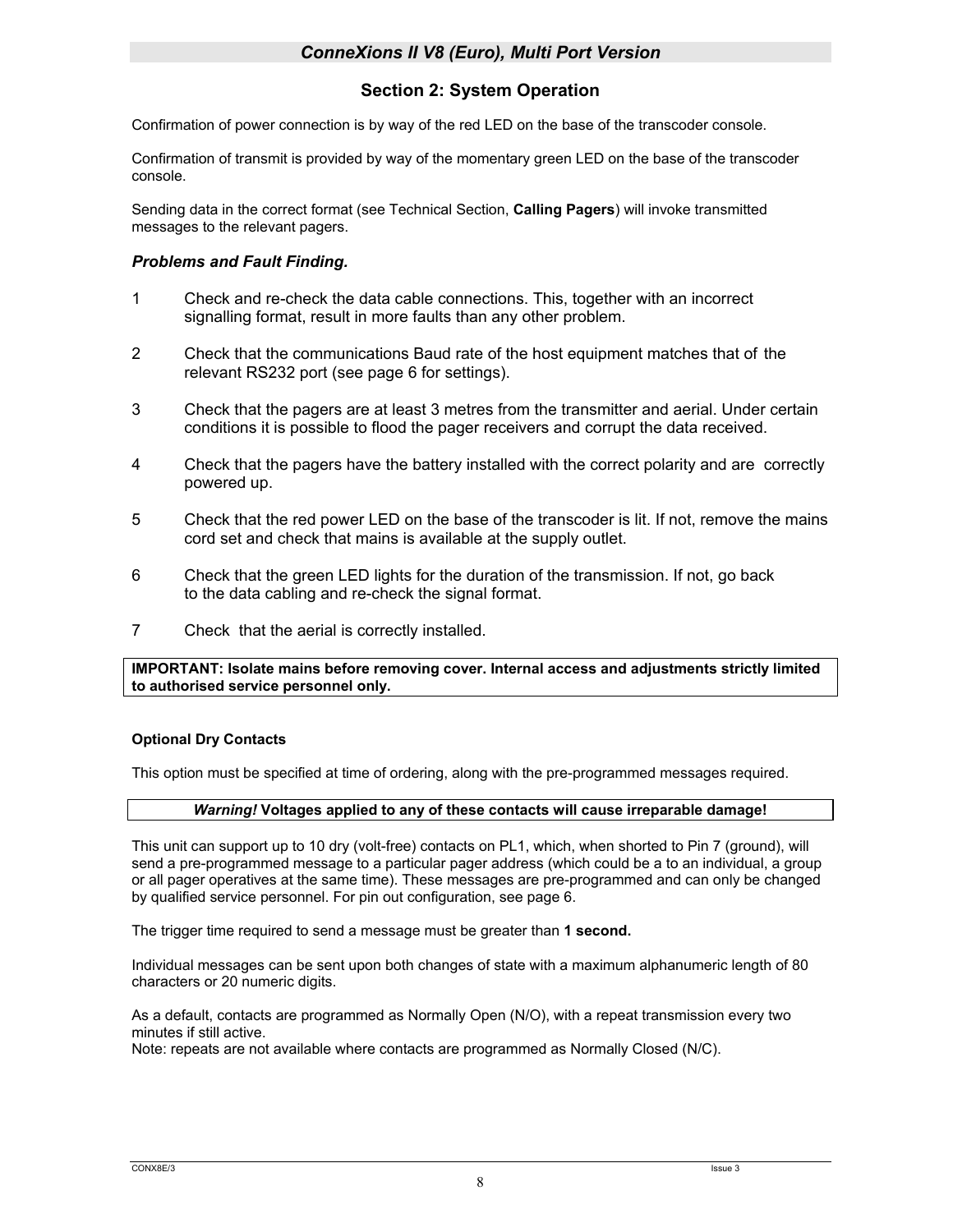### **Other Antennas**

The range and performance of this equipment can be improved by the addition of more efficient antennas\*. These can be installed either inside or outside the building and are connected to the transmitter with 50 OHM coaxial cable.

Glass mount antenna (UHFGM): for installation on the inside of a suitable window. This can boost range, especially if it is required in one direction from the building.

The centre fed half wave di-pole, measuring approximately 12 inches from tip to tip, will provide excellent all round local signalling. This can be mounted either inside or outside a building. Two versions are available:

1) a light duty antenna suitable for sheltered environments/internal installation (LUHFDP).

2) a heavy duty stainless unit with optional mounting hardware for more arduous applications (UHFDP).

Other antennas, including co-linears, are available for external applications. Consult our Sales Department on (01803) 860710 for further details.

Pre-terminated coaxial feeder cables are available for 5, 10 or 15 metre requirements.

**Note !** High frequencies can equate to high power losses. Always use quality cable. RG58 is only acceptable on cable runs of up to 5 metres. We recommend RG213, or equivalent, on greater lengths. If in doubt consult our Technical Department.

*\*subject to license conditions. Specifically, mounting height and Effective Radiated Power (ERP)*.

#### **Service Information**

If you experience a problem with your equipment you must first telephone our service hotline on (01803) 860740, where we may request that you undertake a few simple checks. If a problem still remains, we will arrange collection of your system by overnight carrier at our expense. Upon receipt, we will endeavour to service or replace the system within 24 working hours and return the same by overnight carrier.

We suggest that you retain the packaging for your control equipment. Incorrectly packed goods returned for service are the responsibility of the customer. If we deem that new packaging is required before we can return the unit, a charge will be made.

In the event that a pager requires service, return it directly to Scope in the pre-addressed service bag supplied with your system by registered post. Ensure that you carefully fill out the service form provided. Failure to complete this form in full will result in inevitable delays!

Pagers returned with flat, incorrectly installed or leaking batteries will be charged for!

Record your system details here for quick reference:-

| Date supplied 1 / Serial Number of the base console                                                                                                                                  |  |  |  |  |  |
|--------------------------------------------------------------------------------------------------------------------------------------------------------------------------------------|--|--|--|--|--|
| Transmitter frequency __________MHz Transmitter Type: SERILINK. Model: CONX8E/3                                                                                                      |  |  |  |  |  |
| Number of pagers supplied with the system _______                                                                                                                                    |  |  |  |  |  |
| Transmitter baud rate                                                                                                                                                                |  |  |  |  |  |
| Serial input baud rate                                                                                                                                                               |  |  |  |  |  |
| For information on individual pager types, refer to the appropriate pager manual<br>For information on use with the telephone I/F, refer to the separate Telephone Interface manual. |  |  |  |  |  |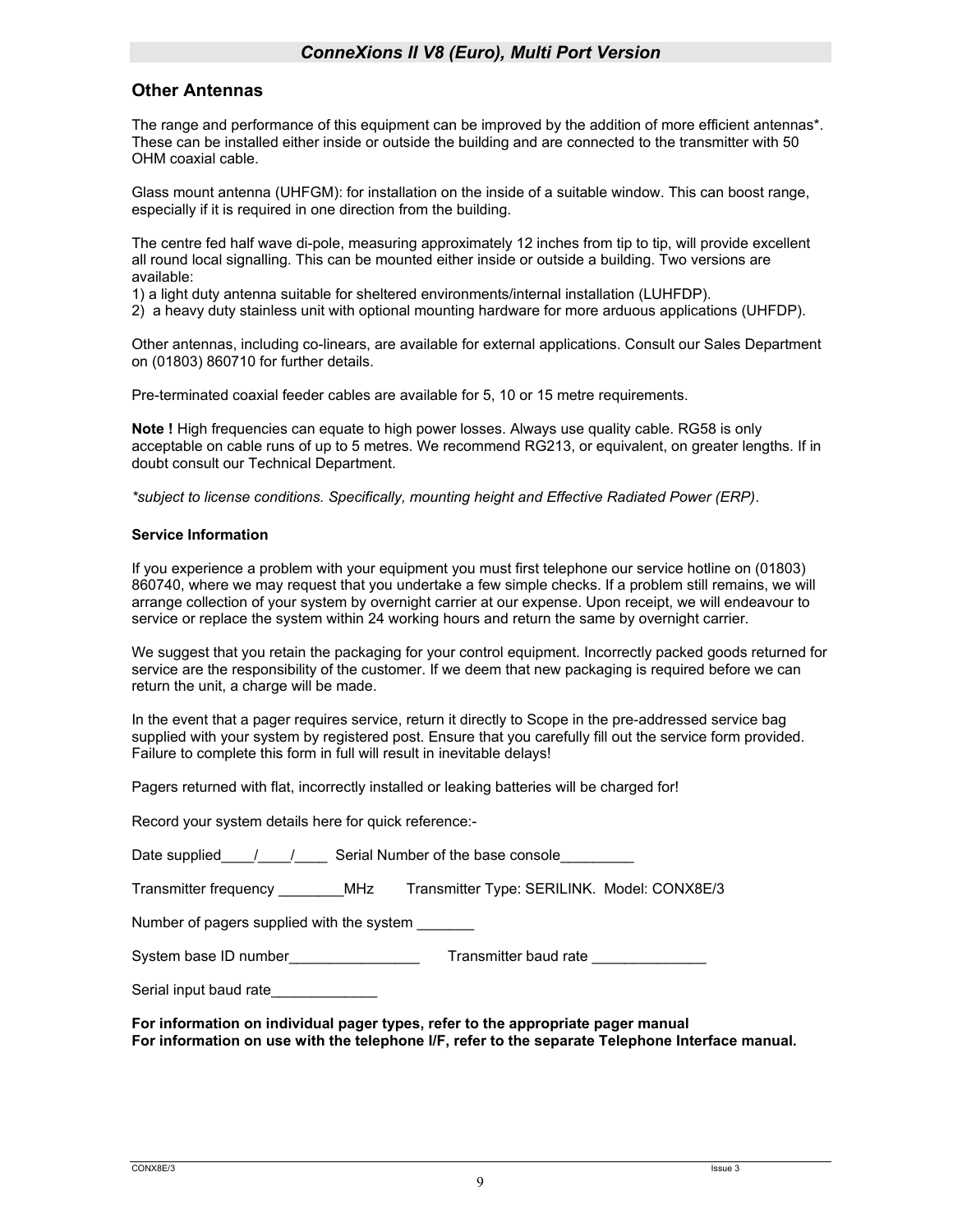# **System Specification**

| Mains Input:                     | 230V 50Hz                                                                  |
|----------------------------------|----------------------------------------------------------------------------|
| Mains Power Consumption:         | 6W max                                                                     |
| <b>System Operating Voltage:</b> | 13.8V dc                                                                   |
| <b>System Power Consumption:</b> | less than 50mA standby, 300mA (transmit)                                   |
| Transmitter:                     |                                                                            |
| Power output:                    | 500 <sub>m</sub> W                                                         |
| Frequency Range:                 | 450-470 MHz                                                                |
| Channel Spacing:                 | 25 KHz or 12.5KHz                                                          |
| Adjacent Channel:                | better than 200nW @ 4.5 KHz deviation                                      |
| TX Baud Rate:                    | 512 or 1200                                                                |
| RF Standards applied:            | ETS 300 224                                                                |
| Notified Body Ref. No:           | 0891                                                                       |
| Type Designation:                | <b>SERILINK</b>                                                            |
| EMC Standards applied:           | ETS 300 682                                                                |
| General:                         |                                                                            |
| Ports:                           | RS232 serial on PL1, PL2 and PL3<br>Optional 10 way dry contact I/F on PL1 |
| Comms Baud Rate:                 | PL1, PL2: 1200 Baud. PL3: 9600 Baud*                                       |
| Footprint (mm):                  | $\cdot$ 328 (L) x 190 (W) x 75 (D) max                                     |
|                                  |                                                                            |

\*dependent on system configuration excluding aerial

Scope's policy is one of continuous development and specifications are subject to change without notice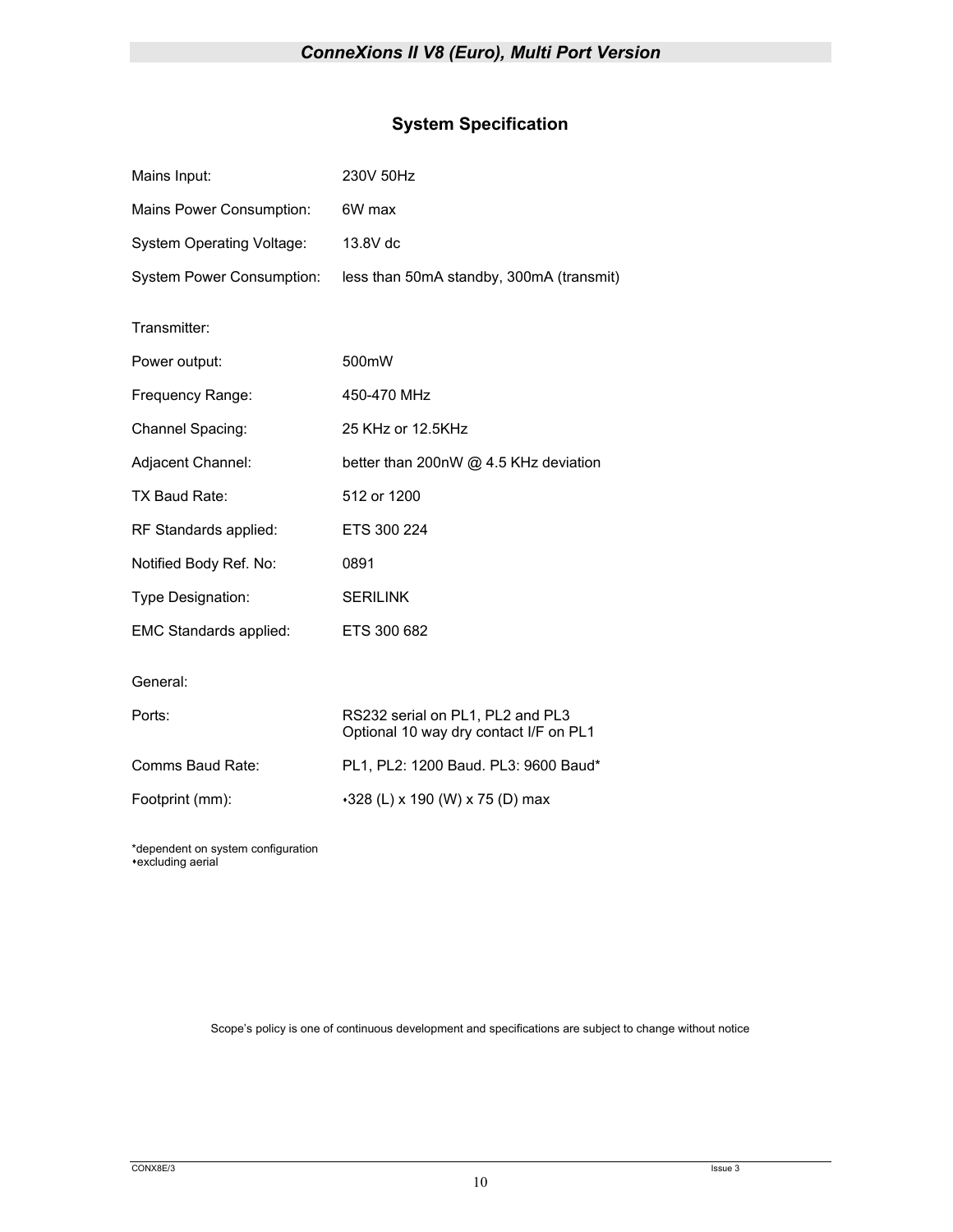### **Section 3: Technical Information**

This section provides a more in depth understanding of how messages are formatted for serial communication from a host. It need only be studied by those intending to write their own serial comm.'s software.

## **Calling Pagers**

Pagers all use 7 digit numeric addresses which enables the system to support thousands of pagers without identity clashes. Most pagers will support multiple addresses (sometimes referred to as CAP codes, RIC's or identities). This enables the pager not only to respond to its own unique address but also to respond to group or global addresses.

These **real** 7 digit numeric codes are often substituted for shorter **logical** numbers which are easier to remember. Under these conditions the host or speciality program within the transcoder will perform an algorithm on the data string received to convert the simpler **logical** number back into a **real** 7 digit number for transmission.

For improved data recovery without error the **real** 7 digit pager numbers are always spaced 8 digits apart.

To avoid system identity clashes, transcoders are provided with a base number within the range of 1000 to 1,999,000. If for example a base address of 0100,000 is applied to a transcoder, the first **real** pager number will 0100,008 followed by 0100,016 and so on.

Logical pager numbers are normally used on systems fitted with the telephone interface and those which are interfaced to personal computers. The algorithm would perform the following function:-

For example take the **logical** pager number of 123

The **logical** pager number 123 will be multiplied by 8 and then added to the base number to provide the 7 digit **real** number

| <b>Logical No</b> |  |                           |     |         | Base No  |          | <b>Real No</b> |
|-------------------|--|---------------------------|-----|---------|----------|----------|----------------|
| 123               |  | $\mathbf{r} = \mathbf{r}$ | 984 | $+$ $-$ | 0100.000 | $\equiv$ | 0100984        |

Pager address 1 is normally reserved as the personal identity for that specific pager. Other addresses, of which there can be 6 or more, can be tagged to specific pagers to form selected groups. Address 2 could, for example, be used for all pagers to formulate a global call.

Address codes can be divided between full addresses and sub addresses. Full addresses can allow four different bleep types, A, B, C or D, whereas sub-addresses will only accommodate a fixed bleep type. A status line of information will normally be provided on the pager screen which will highlight the type of bleep sent together with other status information.

### **Numeric Pagers**

Example serial message string:-

N0012300A1234567890<CR>

The 'N' informs the transcoder that this message is destined for a Numeric pager. Any data not preceded by this will be ignored.